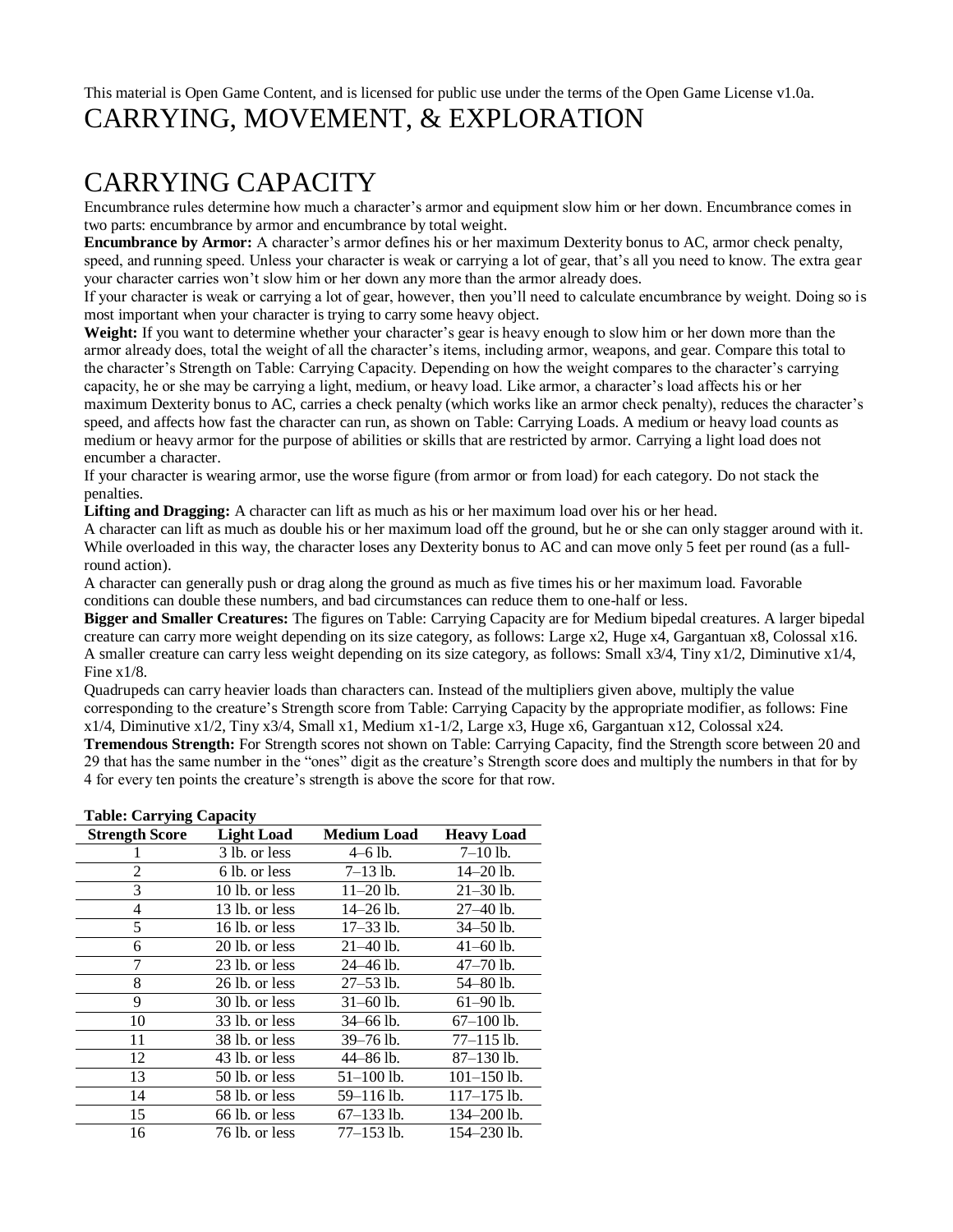| 17    | 86 lb. or less    | $87 - 173$ lb.  | $174 - 260$ lb.   |
|-------|-------------------|-----------------|-------------------|
| 18    | $100$ lb. or less | $101 - 200$ lb. | $201 - 300$ lb.   |
| 19    | 116 lb. or less   | $117 - 233$ lb. | $234 - 350$ lb.   |
| 20    | 133 lb. or less   | 134–266 lb.     | $267 - 400$ lb.   |
| 21    | $153$ lb. or less | 154–306 lb.     | 307-460 lb.       |
| 22    | $173$ lb. or less | $174 - 346$ lb. | $347 - 520$ lb.   |
| 23    | 200 lb. or less   | $201 - 400$ lb. | $401 - 600$ lb.   |
| 24    | 233 lb. or less   | $234 - 466$ lb. | $467 - 700$ lb.   |
| 25    | $266$ lb. or less | $267 - 533$ lb. | 534-800 lb.       |
| 26    | $306$ lb. or less | $307 - 613$ lb. | $614 - 920$ lb.   |
| 27    | $346$ lb. or less | $347 - 693$ lb. | $694 - 1,040$ lb. |
| 28    | $400$ lb. or less | $401 - 800$ lb. | $801 - 1,200$ lb. |
| 29    | $466$ lb. or less | 467–933 lb.     | 934-1,400 lb.     |
| $+10$ | x4                | x4              | x4                |

#### **Table: Carrying Loads**

|        |                |                      |          | Speed -            |     |
|--------|----------------|----------------------|----------|--------------------|-----|
| Load   | <b>Max Dex</b> | <b>Check Penalty</b> | (30 ft.) | $(20 \text{ ft.})$ | Run |
| Medium |                | -3                   | 20 ft.   | 15 ft.             | х4  |
| Heavy  |                |                      | 20 ft    | $15 \text{ ft.}$   | x3  |

#### Armor and Encumbrance for Other Base Speeds

The table below provides reduced speed figures for all base speeds from 20 feet to 100 feet (in 10-foot increments).

| <b>Base Speed</b> | <b>Reduced Speed</b> | <b>Base Speed</b> | <b>Reduced Speed</b> |
|-------------------|----------------------|-------------------|----------------------|
| $20$ ft.          | 15 ft.               | $70$ ft.          | $50$ ft.             |
| $30$ ft.          | $20$ ft.             | 80 ft.            | $55$ ft.             |
| $40$ ft.          | $30$ ft.             | 90 ft.            | 60 ft.               |
| $50$ ft.          | $35$ ft.             | $100$ ft.         | 70 ft.               |

60 ft. 40 ft.

# MOVEMENT

There are three movement scales, as follows.

- Tactical, for combat, measured in feet (or squares) per round.
- Local, for exploring an area, measured in feet per minute.
- Overland, for getting from place to place, measured in miles per hour or miles per day.

**Modes of Movement:** While moving at the different movement scales, creatures generally walk, hustle, or run.

*Walk:* A walk represents unhurried but purposeful movement at 3 miles per hour for an unencumbered human. *Hustle:* A hustle is a jog at about 6 miles per hour for an unencumbered human. A character moving his or her speed twice in a single round, or moving that speed in the same round that he or she performs a standard action or another move action is hustling when he or she moves.

*Run (x3):* Moving three times speed is a running pace for a character in heavy armor. It represents about 9 miles per hour for a human in full plate.

*Run* (x4): Moving four times speed is a running pace for a character in light, medium, or no armor. It represents about 12 miles per hour for an unencumbered human, or 8 miles per hour for a human in chainmail.

### TACTICAL MOVEMENT

Use tactical movement for combat. Characters generally don't walk during combat—they hustle or run. A character who moves his or her speed and takes some action is hustling for about half the round and doing something else the other half.

**Hampered Movement:** Difficult terrain, obstacles, or poor visibility can hamper movement. When movement is hampered, each square moved into usually counts as two squares, effectively reducing the distance that a character can cover in a move. If more than one condition applies, multiply together all additional costs that apply. (This is a specific exception to the normal rule for doubling)

In some situations, your movement may be so hampered that you don't have sufficient speed even to move 5 feet (1 square).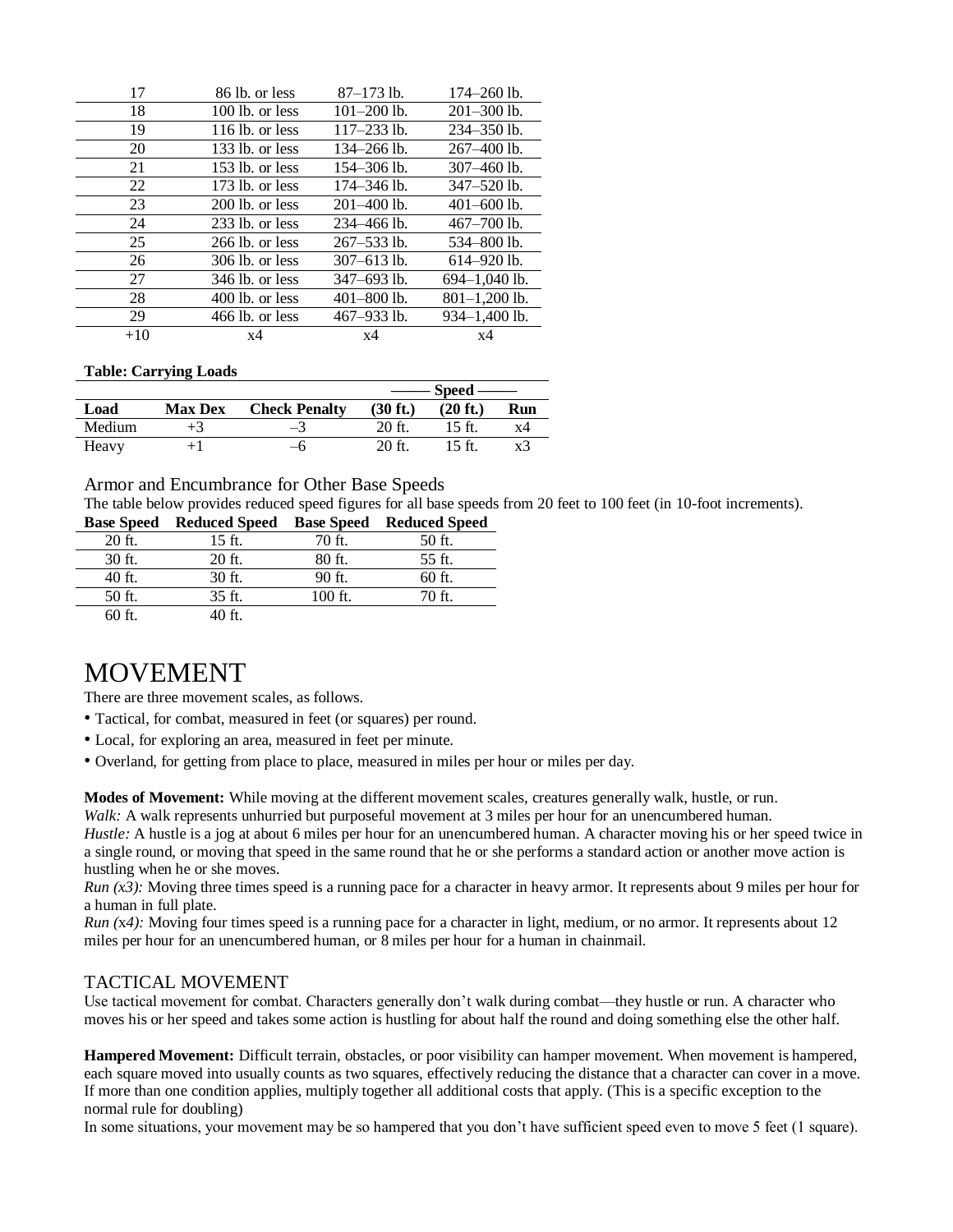In such a case, you may use a full-round action to move 5 feet (1 square) in any direction, even diagonally. Even though this looks like a 5-foot step, it's not, and thus it provokes attacks of opportunity normally. (You can't take advantage of this rule to move through impassable terrain or to move when all movement is prohibited to you.) You can't run or charge through any square that would hamper your movement.

## LOCAL MOVEMENT

Characters exploring an area use local movement, measured in feet per minute.

**Walk:** A character can walk without a problem on the local scale.

**Hustle:** A character can hustle without a problem on the local scale. See Overland Movement, below, for movement measured in miles per hour.

**Run:** A character with a Constitution score of 9 or higher can run for a minute without a problem. Generally, a character can run for a minute or two before having to rest for a minute

### OVERLAND MOVEMENT

Characters covering long distances cross-country use overland movement. Overland movement is measured in miles per hour or miles per day. A day represents 8 hours of actual travel time. For rowed watercraft, a day represents 10 hours of rowing. For a sailing ship, it represents 24 hours.

**Walk:** A character can walk 8 hours in a day of travel without a problem. Walking for longer than that can wear him or her out (see Forced March, below).

**Hustle:** A character can hustle for 1 hour without a problem. Hustling for a second hour in between sleep cycles deals 1 point of nonlethal damage, and each additional hour deals twice the damage taken during the previous hour of hustling. A character who takes any nonlethal damage from hustling becomes fatigued.

A fatigued character can't run or charge and takes a penalty of –2 to Strength and Dexterity. Eliminating the nonlethal damage also eliminates the fatigue.

**Run:** A character can't run for an extended period of time.

Attempts to run and rest in cycles effectively work out to a hustle.

**Terrain:** The terrain through which a character travels affects how much distance he or she can cover in an hour or a day (see Table: Terrain and Overland Movement). A highway is a straight, major, paved road. A road is typically a dirt track. A trail is like a road, except that it allows only single-file travel and does not benefit a party traveling with vehicles. Trackless terrain is a wild area with no paths.

**Forced March:** In a day of normal walking, a character walks for 8 hours. The rest of the daylight time is spent making and breaking camp, resting, and eating.

A character can walk for more than 8 hours in a day by making a forced march. For each hour of marching beyond 8 hours, a Constitution check (DC 10,  $+2$  per extra hour) is required. If the check fails, the character takes 1d6 points of nonlethal damage. A character who takes any nonlethal damage from a forced march becomes fatigued. Eliminating the nonlethal

damage also eliminates the fatigue. It's possible for a character to march into unconsciousness by pushing himself too hard. **Mounted Movement:** A mount bearing a rider can move at a hustle. The damage it takes when doing so, however, is lethal damage, not nonlethal damage. The creature can also be ridden in a forced march, but its Constitution checks automatically fail, and, again, the damage it takes is lethal damage. Mounts also become fatigued when they take any damage from hustling or forced marches.

See Table: Mounts and Vehicles for mounted speeds and speeds for vehicles pulled by draft animals. **Waterborne Movement:** See Table: Mounts and Vehicles for speeds for water vehicles.

#### **Table: Movement and Distance**

|                            | <b>Speed</b>  |           |             |             |  |
|----------------------------|---------------|-----------|-------------|-------------|--|
|                            | 15 feet       | 20 feet   | 30 feet     | 40 feet     |  |
| One Round $(Tactical)^1$   |               |           |             |             |  |
| Walk                       | $15$ ft.      | $20$ ft.  | 30 ft.      | 40 ft.      |  |
| Hustle                     | 30 ft.        | $40$ ft.  | $60$ ft.    | $80$ ft.    |  |
| Run(x3)                    | 45 ft.        | 60 ft.    | $90$ ft.    | $120$ ft.   |  |
| Run(x4)                    | 60 ft.        | 80 ft.    | 120 ft.     | 160 ft.     |  |
| <b>One Minute (Local)</b>  |               |           |             |             |  |
| Walk                       | 150 ft.       | $200$ ft. | 300 ft.     | $400$ ft.   |  |
| Hustle                     | 300 ft.       | $400$ ft. | $600$ ft.   | $800$ ft.   |  |
| Run(x3)                    | 450 ft.       | $600$ ft. | $900$ ft.   | $1,200$ ft. |  |
| Run(x4)                    | $600$ ft.     | $800$ ft. | $1.200$ ft. | $1,600$ ft. |  |
| <b>One Hour (Overland)</b> |               |           |             |             |  |
| Walk                       | $1-1/2$ miles | 2 miles   | 3 miles     | 4 miles     |  |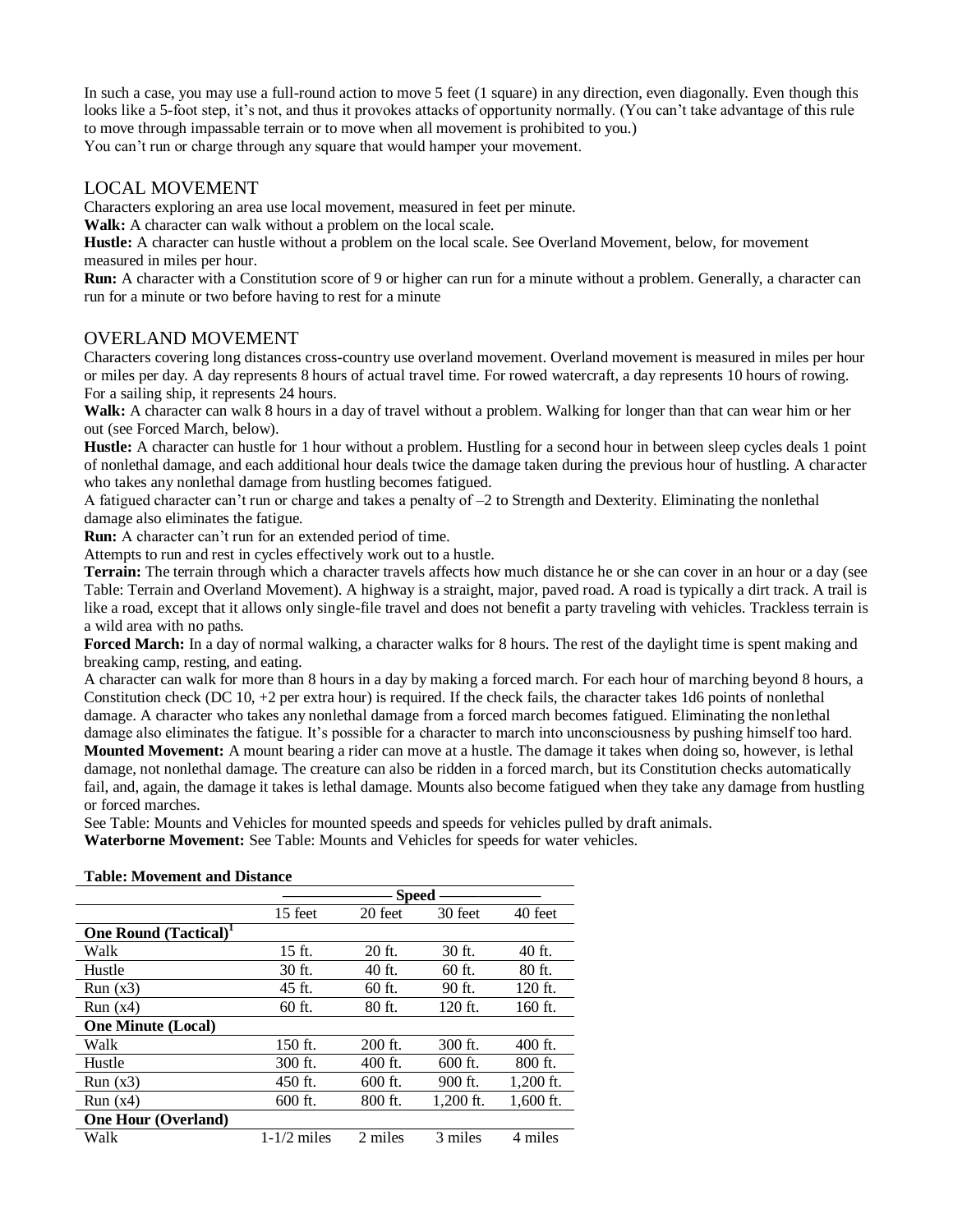| Hustle                    | 3 miles  | 4 miles  | 6 miles  | 8 miles  |
|---------------------------|----------|----------|----------|----------|
| Run                       |          |          |          |          |
| <b>One Day (Overland)</b> |          |          |          |          |
| Walk                      | 12 miles | 16 miles | 24 miles | 32 miles |
| Hustle                    |          |          |          |          |
| Run                       |          |          |          |          |

1 Tactical movement is often measured in squares on the battle grid (1 square  $= 5$  feet) rather than feet.

#### **Table: Hampered Movement**

| <b>Condition</b>                               | <b>Additional Movement Cost</b> |
|------------------------------------------------|---------------------------------|
| Difficult terrain                              | vЭ                              |
| Obstacle $1$                                   | $x^{\gamma}$                    |
| Poor visibility                                | $x^{\gamma}$                    |
| Impassable                                     |                                 |
| $\sim$ $\sim$ $\sim$ $\sim$ $\sim$ $\sim$<br>. | - --- -<br>__                   |

1 May require a skill check

#### **Table: Terrain and Overland Movement**

| <b>Terrain</b> | <b>Highway</b> | <b>Road or Trail</b> | <b>Trackless</b> |
|----------------|----------------|----------------------|------------------|
| Desert, sandy  | $\mathbf{x}$ 1 | x1/2                 | x1/2             |
| Forest         | x1             | x1                   | x1/2             |
| Hills          | x1             | x3/4                 | x1/2             |
| Jungle         | x1             | x3/4                 | x1/4             |
| Moor           | x1             | x1                   | x3/4             |
| Mountains      | x3/4           | $x^3/4$              | x1/2             |
| Plains         | x1             | x1                   | x3/4             |
| Swamp          | x1             | x3/4                 | x1/2             |
| Tundra, frozen | x1             | x3/4                 | x3/4             |

#### **Table: Mounts and Vehicles**

| гарге, гибаниз ана у спісісэ                |               |          |
|---------------------------------------------|---------------|----------|
| <b>Mount/Vehicle</b>                        | Per Hour      | Per Day  |
| Mount (carrying load)                       |               |          |
| Light horse or light warhorse               | 6 miles       | 48 miles |
| Light horse $(151-450 \text{ lb.})^1$       | 4 miles       | 32 miles |
| Light warhorse $(231-690 \text{ lb.})^T$    | 4 miles       | 32 miles |
| Heavy horse or heavy warhorse               | 5 miles       | 40 miles |
| Heavy horse $(201-600 \overline{1b.})^T$    | $3-1/2$ miles | 28 miles |
| Heavy warhorse $(301-900 \text{ lb.})^1$    | $3-1/2$ miles | 28 miles |
| Pony or warpony                             | 4 miles       | 32 miles |
| Pony $(76-225 \text{ lb.})^T$               | 3 miles       | 24 miles |
| Warpony $(101-300 \text{ lb.})^1$           | 3 miles       | 24 miles |
| Donkey or mule                              | 3 miles       | 24 miles |
| Donkey $(51 - 150 \text{ lb.})^T$           | 2 miles       | 16 miles |
| Mule (231-690 lb.)                          | 2 miles       | 16 miles |
| Dog, riding                                 | 4 miles       | 32 miles |
| Dog, riding $(101-300 \text{ lb.})^1$       | 3 miles       | 24 miles |
| Cart or wagon                               | 2 miles       | 16 miles |
| Ship                                        |               |          |
| Raft or barge (poled or towed) <sup>2</sup> | $1/2$ mile    | 5 miles  |
| Keelboat $(rowed)^2$                        | 1 mile        | 10 miles |
| Rowboat $(rowed)^2$                         | $1-1/2$ miles | 15 miles |
| Sailing ship (sailed)                       | 2 miles       | 48 miles |
| Warship (sailed and rowed)                  | $2-1/2$ miles | 60 miles |
| Longship (sailed and rowed)                 | 3 miles       | 72 miles |
| Galley (rowed and sailed)                   | 4 miles       | 96 miles |

1 Quadrupeds, such as horses, can carry heavier loads than characters can. See Carrying Capacity, above, for more information.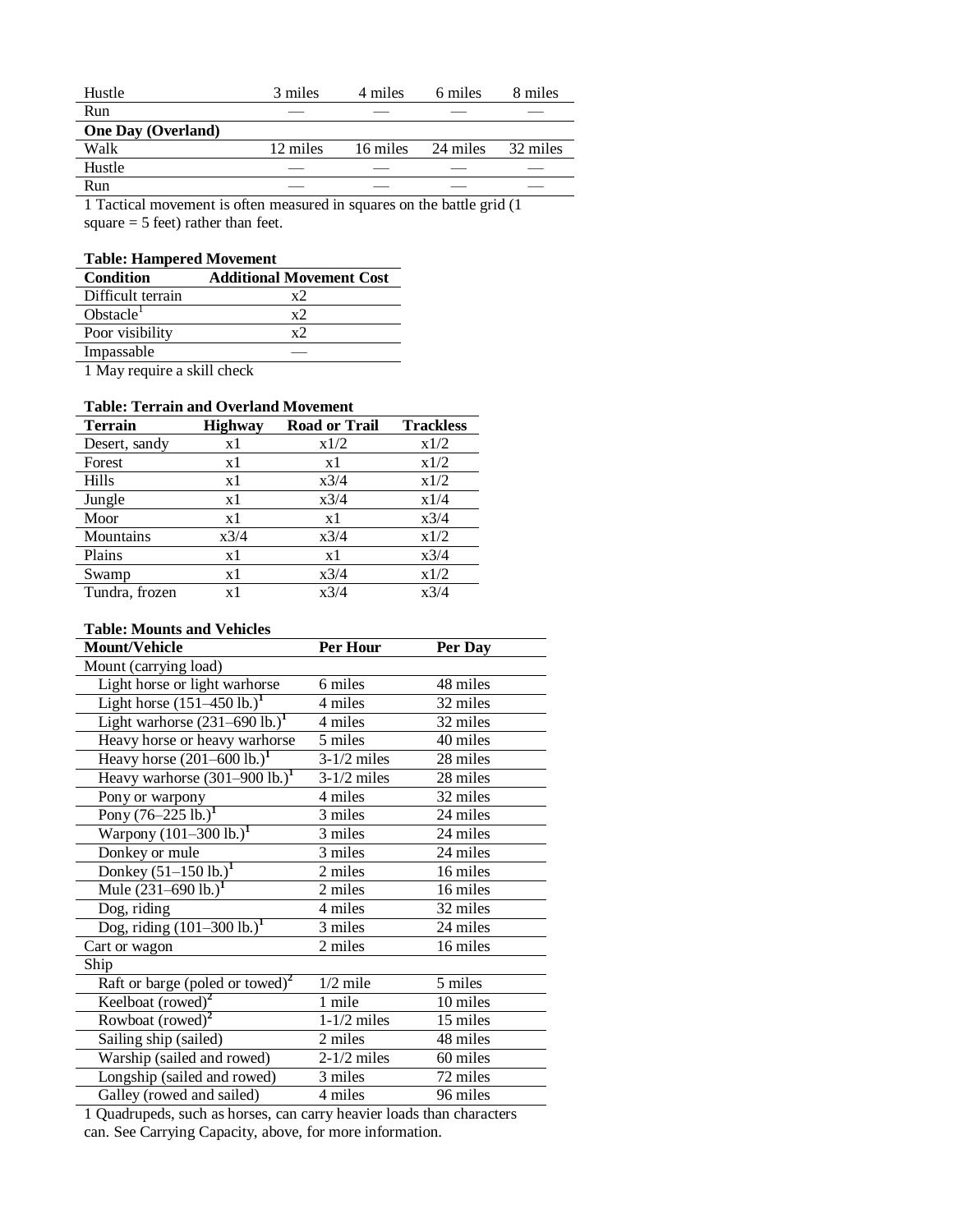2 Rafts, barges, keelboats, and rowboats are used on lakes and rivers. If going downstream, add the speed of the current (typically 3 miles per hour) to the speed of the vehicle. In addition to 10 hours of being rowed, the vehicle can also float an additional 14 hours, if someone can guide it, so add an additional 42 miles to the daily distance traveled. These vehicles can't be rowed against any significant current, but they can be pulled upstream by draft animals on the shores.

# MOVING IN THREE DIMENSIONS

#### Tactical Aerial Movement

Once movement becomes three-dimensional and involves turning in midair and maintaining a minimum velocity to stay aloft, it gets more complicated. Most flying creatures have to slow down at least a little to make a turn, and many are limited to fairly wide turns and must maintain a minimum forward speed. Each flying creature has a maneuverability, as shown on Table: Maneuverability. The entries on the table are defined below.

*Minimum Forward Speed:* If a flying creature fails to maintain its minimum forward speed, it must land at the end of its movement. If it is too high above the ground to land, it falls straight down, descending 150 feet in the first round of falling. If this distance brings it to the ground, it takes falling damage. If the fall doesn't bring the creature to the ground, it must spend its next turn recovering from the stall. It must succeed on a DC 20 Reflex save to recover. Otherwise it falls another 300 feet. If it hits the ground, it takes falling damage. Otherwise, it has another chance to recover on its next turn.

*Hover:* The ability to stay in one place while airborne.

*Move Backward:* The ability to move backward without turning around.

*Reverse:* A creature with good maneuverability uses up 5 feet of its speed to start flying backward.

*Turn:* How much the creature can turn after covering the stated distance.

*Turn in Place:* A creature with good or average maneuverability can use some of its speed to turn in place.

*Maximum Turn:* How much the creature can turn in any one space.

*Up Angle:* The angle at which the creature can climb.

*Up Speed:* How fast the creature can climb.

*Down Angle:* The angle at which the creature can descend.

*Down Speed:* A flying creature can fly down at twice its normal flying speed.

*Between Down and Up:* An average, poor, or clumsy flier must fly level for a minimum distance after descending and before climbing. Any flier can begin descending after a climb without an intervening distance of level flight.

|                       | <b>Maneuverability</b> |                      |                      |                  |                |
|-----------------------|------------------------|----------------------|----------------------|------------------|----------------|
|                       | <b>Perfect</b>         | Good                 | Average              | Poor             | <b>Clumsy</b>  |
| Minimum forward speed | None                   | None                 | Half                 | Half             | Half           |
| Hover                 | Yes                    | Yes                  | N <sub>0</sub>       | No               | N <sub>0</sub> |
| Move backward         | Yes                    | Yes                  | N <sub>0</sub>       | N <sub>0</sub>   | N <sub>0</sub> |
| Reverse               | Free                   | $-5$ ft.             | N <sub>0</sub>       | N <sub>0</sub>   | N <sub>0</sub> |
| Turn                  | Any                    | $90\%$ ft.           | $45\%$ ft.           | $45\%$ ft.       | $45\%$ /10 ft. |
| Turn in place         | Any                    | $+90^{\circ}/-5$ ft. | $+45^{\circ}/-5$ ft. | N <sub>0</sub>   | No             |
| Maximum turn          | Any                    | Any                  | $90^\circ$           | $45^\circ$       | $45^\circ$     |
| Up angle              | Any                    | Any                  | $60^\circ$           | $45^\circ$       | $45^\circ$     |
| Up speed              | Full                   | Half                 | Half                 | Half             | Half           |
| Down angle            | Any                    | Any                  | Any                  | $45^\circ$       | $45^\circ$     |
| Down speed            | Double                 | Double               | Double               | Double           | Double         |
| Between down and up   | 0                      | $\Omega$             | 5 ft.                | $10 \text{ ft.}$ | $20$ ft.       |

#### **Table: Maneuverability**

## EVASION AND PURSUIT

In round-by-round movement, simply counting off squares, it's impossible for a slow character to get away from a determined fast character without mitigating circumstances. Likewise, it's no problem for a fast character to get away from a slower one.

When the speeds of the two concerned characters are equal, there's a simple way to resolve a chase: If one creature is pursuing another, both are moving at the same speed, and the chase continues for at least a few rounds, have them make opposed Dexterity checks to see who is the faster over those rounds. If the creature being chased wins, it escapes. If the pursuer wins, it catches the fleeing creature.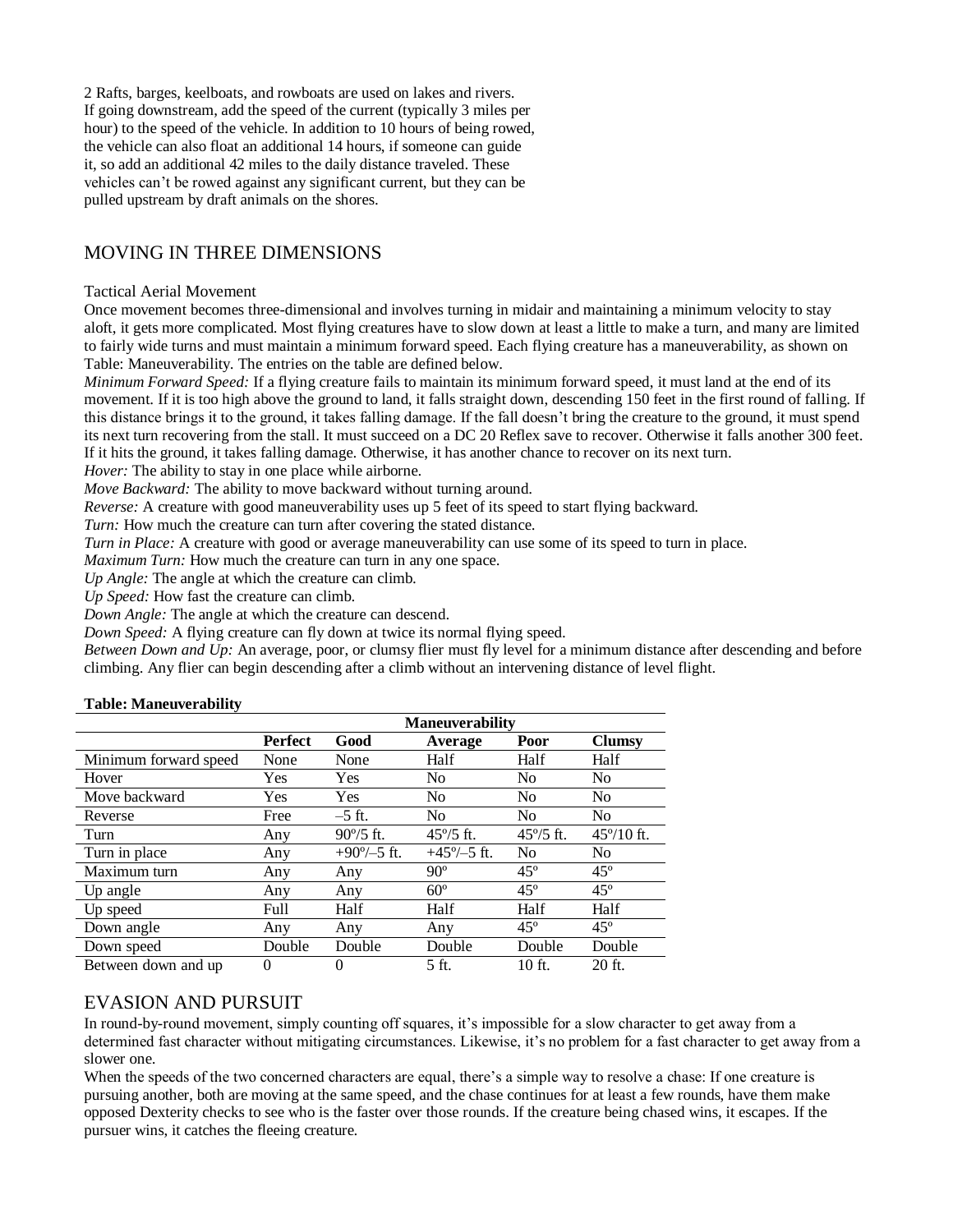Sometimes a chase occurs overland and could last all day, with the two sides only occasionally getting glimpses of each other at a distance. In the case of a long chase, an opposed Constitution check made by all parties determines which can keep pace the longest. If the creature being chased rolls the highest, it gets away. If not, the chaser runs down its prey, outlasting it with stamina.

## MOVING AROUND IN SQUARES

In general, when the characters aren't engaged in round-by-round combat, they should be able to move anywhere and in any manner that you can imagine real people could. A 5-foot square, for instance, can hold several characters; they just can't all fight effectively in that small space. The rules for movement are important for combat, but outside combat they can impose unnecessary hindrances on character activities.

# EXPLORATION

### VISION AND LIGHT

Dwarves and half-orcs have darkvision, but everyone else needs light to see by. See Table: Light Sources and Illumination for the radius that a light source illuminates and how long it lasts.

In an area of bright light, all characters can see clearly. A creature can't hide in an area of bright light unless it is invisible or has cover.

In an area of shadowy illumination, a character can see dimly. Creatures within this area have concealment relative to that character. A creature in an area of shadowy illumination can make a Hide check to conceal itself.

In areas of darkness, creatures without darkvision are effectively blinded. In addition to the obvious effects, a blinded creature has a 50% miss chance in combat (all opponents have total concealment), loses any Dexterity bonus to AC, takes a – 2 penalty to AC, moves at half speed, and takes a –4 penalty on Search checks and most Strength and Dexterity-based skill checks.

Characters with low-light vision (elves, gnomes, and half-elves) can see objects twice as far away as the given radius. Double the effective radius of bright light and of shadowy illumination for such characters.

Characters with darkvision (dwarves and half-orcs) can see lit areas normally as well as dark areas within 60 feet. A creature can't hide within 60 feet of a character with darkvision unless it is invisible or has cover.

| rabic: Elght boarces and manimation                           |                  |                 |                      |  |  |
|---------------------------------------------------------------|------------------|-----------------|----------------------|--|--|
| Object                                                        | <b>Bright</b>    | <b>Shadowy</b>  | <b>Duration</b>      |  |  |
| Candle                                                        | n/a <sup>L</sup> | 5 ft.           | 1 hr.                |  |  |
| Everburning torch                                             | 20 ft.           | 40 ft.          | Permanent            |  |  |
| Lamp, common                                                  | 15 ft.           | 30 ft.          | $6hr./$ pint         |  |  |
| Lantern, bullseye <sup>2</sup>                                | 60-ft. cone      | $120$ -ft. cone | $6 \text{ hr./pint}$ |  |  |
| Lantern, hooded                                               | 30 ft.           | 60 ft.          | $6 \text{ hr./pint}$ |  |  |
| Sunrod                                                        | 30 ft.           | 60 ft.          | 6 <sub>hr.</sub>     |  |  |
| Torch                                                         | 20 ft.           | 40 ft.          | 1 hr.                |  |  |
| <b>Spell</b>                                                  | <b>Bright</b>    | <b>Shadowy</b>  | <b>Duration</b>      |  |  |
| Continual flame                                               | 20 ft.           | $40$ ft.        | Permanent            |  |  |
| Dancing lights (torches)                                      | $20$ ft. (each)  | $40$ ft. (each) | 1 min.               |  |  |
| Daylight                                                      | 60 ft.           | 120 ft.         | 30 min.              |  |  |
| Light                                                         | 20 ft.           | 40 ft.          | $10 \text{ min.}$    |  |  |
| 1 A candle does not provide bright illumination, only shadowy |                  |                 |                      |  |  |

#### **Table: Light Sources and Illumination**

illumination.

2 A bullseye lantern illuminates a cone, not a radius.

### BREAKING AND ENTERING

When attempting to break an object, you have two choices: smash it with a weapon or break it with sheer strength.

#### **Smashing an Object**

Smashing a weapon or shield with a slashing or bludgeoning weapon is accomplished by the sunder special attack. Smashing an object is a lot like sundering a weapon or shield, except that your attack roll is opposed by the object's AC. Generally, you can smash an object only with a bludgeoning or slashing weapon.

**Armor Class:** Objects are easier to hit than creatures because they usually don't move, but many are tough enough to shrug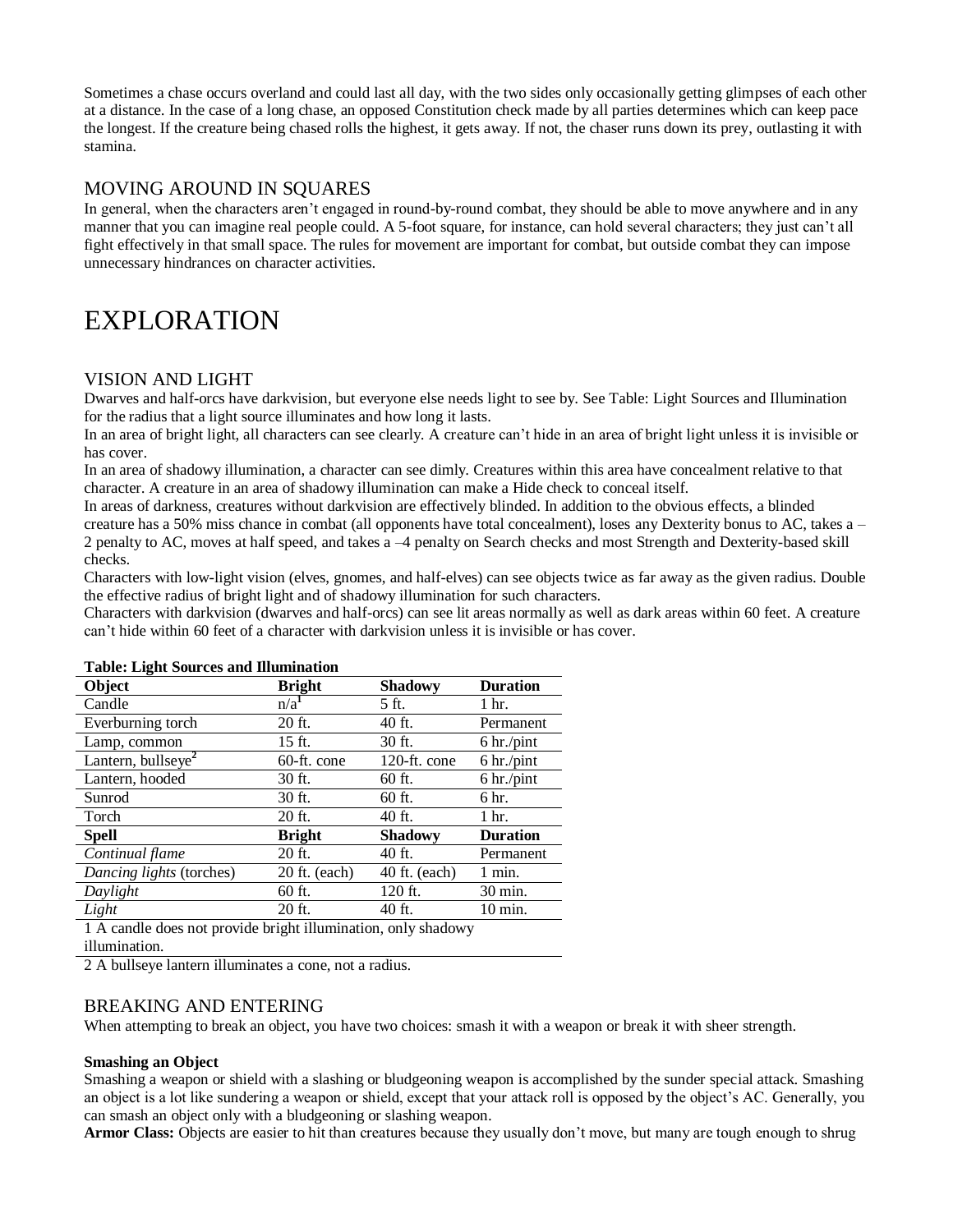off some damage from each blow. An object's Armor Class is equal to  $10 +$  its size modifier + its Dexterity modifier. An inanimate object has not only a Dexterity of  $0$  (-5 penalty to AC), but also an additional  $-2$  penalty to its AC. Furthermore, if you take a full-round action to line up a shot, you get an automatic hit with a melee weapon and a +5 bonus on attack rolls with a ranged weapon.

**Hardness:** Each object has hardness—a number that represents how well it resists damage. Whenever an object takes damage, subtract its hardness from the damage. Only damage in excess of its hardness is deducted from the object's hit points (see Table: Common Armor, Weapon, and Shield Hardness and Hit Points; Table: Substance Hardness and Hit Points; and Table: Object Hardness and Hit Points).

**Hit Points:** An object's hit point total depends on what it is made of and how big it is (see Table: Common Armor, Weapon, and Shield Hardness and Hit Points; Table: Substance Hardness and Hit Points; and Table: Object Hardness and Hit Points). When an object's hit points reach 0, it's ruined.

Very large objects have separate hit point totals for different sections.

*Energy Attacks:* Acid and sonic attacks deal damage to most objects just as they do to creatures; roll damage and apply it normally after a successful hit. Electricity and fire attacks deal half damage to most objects; divide the damage dealt by 2 before applying the hardness. Cold attacks deal one-quarter damage to most objects; divide the damage dealt by 4 before applying the hardness.

*Ranged Weapon Damage:* Objects take half damage from ranged weapons (unless the weapon is a siege engine or something similar). Divide the damage dealt by 2 before applying the object's hardness.

*Ineffective Weapons:* Certain weapons just can't effectively deal damage to certain objects.

*Immunities*: Objects are immune to nonlethal damage and to critical hits.

Even animated objects, which are otherwise considered creatures, have these immunities because they are constructs.

*Magic Armor, Shields, and Weapons:* Each +1 of enhancement bonus adds 2 to the hardness of armor, a weapon, or a shield and +10 to the item's hit points.

*Vulnerability to Certain Attacks:* Certain attacks are especially successful against some objects. In such cases, attacks deal double their normal damage and may ignore the object's hardness.

*Damaged Objects:* A damaged object remains fully functional until the item's hit points are reduced to 0, at which point it is destroyed.

Damaged (but not destroyed) objects can be repaired with the Craft skill.

**Saving Throws:** Nonmagical, unattended items never make saving throws. They are considered to have failed their saving throws, so they always are affected by spells. An item attended by a character (being grasped, touched, or worn) makes saving throws as the character (that is, using the character's saving throw bonus).

Magic items always get saving throws. A magic item's Fortitude, Reflex, and Will save bonuses are equal to  $2 +$  one-half its caster level. An attended magic item either makes saving throws as its owner or uses its own saving throw bonus, whichever is better.

*Animated Objects:* Animated objects count as creatures for purposes of determining their Armor Class (do not treat them as inanimate objects).

#### **Breaking Items**

When a character tries to break something with sudden force rather than by dealing damage, use a Strength check (rather than an attack roll and damage roll, as with the sunder special attack) to see whether he or she succeeds. The DC depends more on the construction of the item than on the material.

If an item has lost half or more of its hit points, the DC to break it drops by 2.

Larger and smaller creatures get size bonuses and size penalties on Strength checks to break open doors as follows: Fine –16, Diminutive  $-12$ , Tiny  $-8$ , Small  $-4$ , Large  $+4$ , Huge  $+8$ , Gargantuan  $+12$ , Colossal  $+16$ .

A crowbar or portable ram improves a character's chance of breaking open a door.

#### **Table: Common Armor, Weapon, and Shield Hardness and Hit Points**

| <b>Weapon or Shield</b>        | <b>Hardness</b> | ${\rm HP}^1$                |
|--------------------------------|-----------------|-----------------------------|
| Light blade                    | 10              |                             |
| One-handed blade               | 10              |                             |
| Two-handed blade               | 10              | 10                          |
| Light metal-hafted weapon      | 10              |                             |
| One-handed metal-hafted weapon | 10              | 20                          |
| Light hafted weapon            | 5               | $\mathcal{D}_{\mathcal{L}}$ |
| One-handed hafted weapon       |                 |                             |
| Two-handed hafted weapon       | 5               | 10                          |
| Projectile weapon              | 5               |                             |
| Armor                          | specia          | armor bonus                 |
|                                |                 |                             |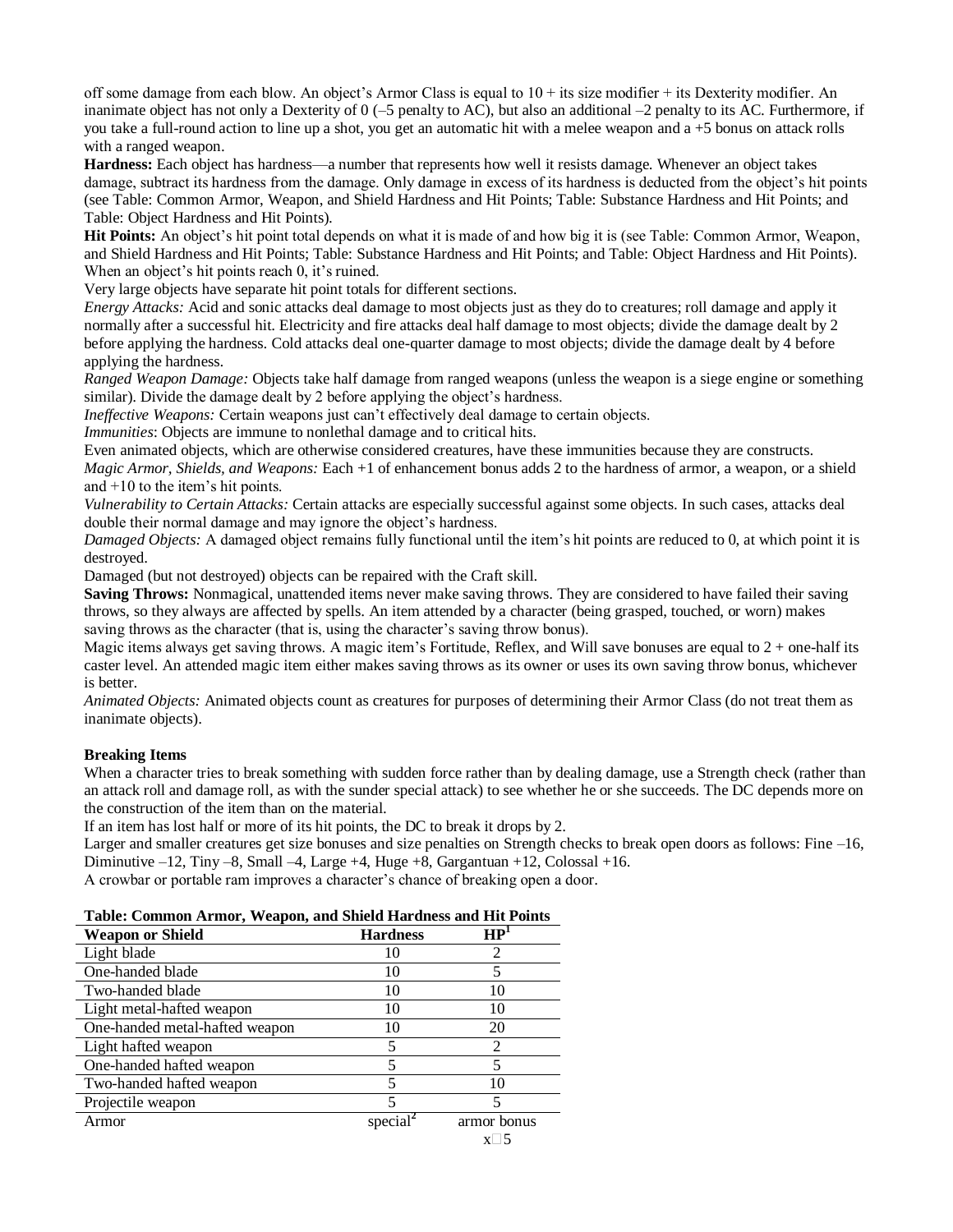| Buckler             | 10 |  |
|---------------------|----|--|
| Light wooden shield |    |  |
| Heavy wooden shield |    |  |
| Light steel shield  |    |  |
| Heavy steel shield  |    |  |
| Tower shield        |    |  |

1 The hp value given is for Medium armor, weapons, and shields.

Divide by 2 for each size category of the item smaller than Medium, or multiply it by 2 for each size category larger than Medium.

2 Varies by material; see Table: Substance Hardness and Hit Points.

#### **Table: Substance Hardness and Hit Points**

| <b>Substance</b> | <b>Hardness</b> | <b>Hit Points</b>    |
|------------------|-----------------|----------------------|
| Paper or cloth   |                 | 2/inch of thickness  |
| Rope             |                 | 2/inch of thickness  |
| Glass            |                 | 1/inch of thickness  |
| Ice              | 0               | 3/inch of thickness  |
| Leather or hide  | 2               | 5/inch of thickness  |
| Wood             | 5               | 10/inch of thickness |
| Stone            | 8               | 15/inch of thickness |
| Iron or steel    | 10              | 30/inch of thickness |
| Mithral          | 15              | 30/inch of thickness |
| Adamantine       | 20              | 40/inch of thickness |

|  |  |                                  | <b>Table: Size and Armor Class of Objects</b> |  |
|--|--|----------------------------------|-----------------------------------------------|--|
|  |  | $\sqrt{2}$ $\sqrt{2}$ $\sqrt{2}$ |                                               |  |

| <b>Size</b> | <b>AC Modifier</b> |
|-------------|--------------------|
| Colossal    |                    |
| Gargantuan  |                    |
| Huge        | $-2$               |
| Large       |                    |
| Medium      | $+0$               |
| Small       | $+1$               |
| Tiny        | $+2$               |
| Diminutive  | $^{+4}$            |
| Fine        | +8                 |
|             |                    |

#### **Table: Object Hardness and Hit Points**

| Object                             |    | <b>Hardness</b> Hit Points  | <b>Break DC</b> |
|------------------------------------|----|-----------------------------|-----------------|
| Rope (1 inch diam.)                |    | $\mathcal{D}_{\mathcal{L}}$ | 23              |
| Simple wooden door                 | 5  | 10                          | 13              |
| Small chest                        | 5  |                             | 17              |
| Good wooden door                   | 5  | 15                          | 18              |
| Treasure chest                     | 5  | 15                          | 23              |
| Strong wooden door                 | 5  | 20                          | 23              |
| Masonry wall (1 ft. thick)         | 8  | 90                          | 35              |
| Hewn stone $(3 \text{ ft. thick})$ | 8  | 540                         | 50              |
| Chain                              | 10 | 5                           | 26              |
| Manacles                           | 10 | 10                          | 26              |
| Masterwork manacles                | 10 | 10                          | 28              |
| Iron door $(2 \text{ in. thick})$  | 10 | 60                          | 28              |

| <b>Table: DCs to Break or Burst Items</b> |    |
|-------------------------------------------|----|
| <b>Strength Check to:</b>                 | DC |
| Break down simple door                    | 13 |
| Break down good door                      | 18 |
| Break down strong door                    | 23 |
| Burst rope bonds                          | 23 |